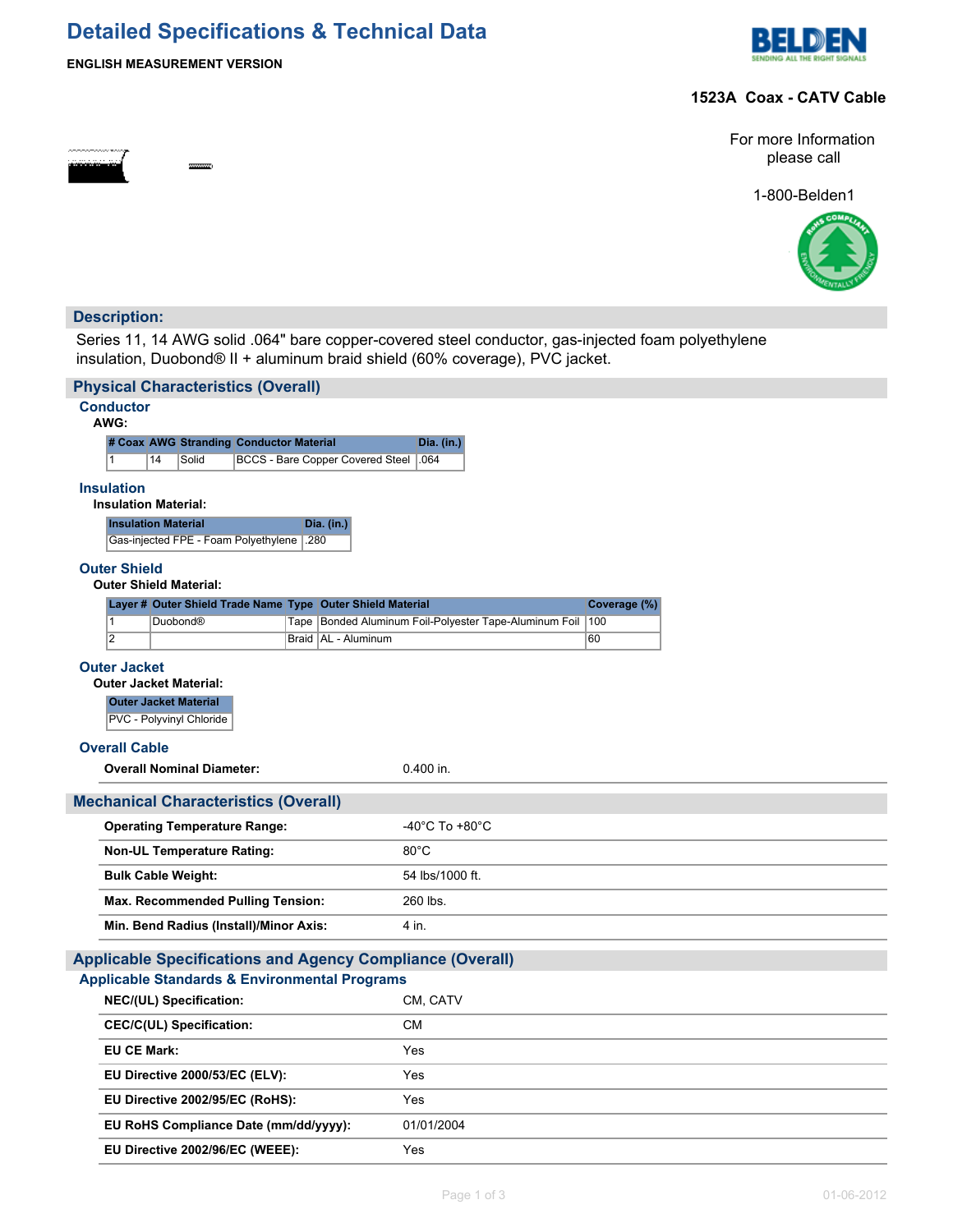# **Detailed Specifications & Technical Data**

# **ENGLISH MEASUREMENT VERSION**



## **1523A Coax - CATV Cable**

|                   | EU Directive 2003/11/EC (BFR):                  | Yes                                                                      |  |  |  |  |  |  |  |
|-------------------|-------------------------------------------------|--------------------------------------------------------------------------|--|--|--|--|--|--|--|
|                   | CA Prop 65 (CJ for Wire & Cable):               | Yes                                                                      |  |  |  |  |  |  |  |
|                   | MII Order #39 (China RoHS):                     | Yes                                                                      |  |  |  |  |  |  |  |
|                   | <b>Series Type:</b>                             | Series 11                                                                |  |  |  |  |  |  |  |
|                   |                                                 |                                                                          |  |  |  |  |  |  |  |
| <b>Flame Test</b> |                                                 |                                                                          |  |  |  |  |  |  |  |
|                   | <b>UL Flame Test:</b>                           | UL1685 UL Loading                                                        |  |  |  |  |  |  |  |
|                   | <b>Plenum/Non-Plenum</b>                        |                                                                          |  |  |  |  |  |  |  |
|                   | Plenum (Y/N):                                   | No                                                                       |  |  |  |  |  |  |  |
|                   | <b>Electrical Characteristics (Overall)</b>     |                                                                          |  |  |  |  |  |  |  |
|                   | Nom. Characteristic Impedance:                  |                                                                          |  |  |  |  |  |  |  |
| 75                | Impedance (Ohm)                                 |                                                                          |  |  |  |  |  |  |  |
|                   | Nom. Inductance:                                |                                                                          |  |  |  |  |  |  |  |
| .097              | Inductance (µH/ft)                              |                                                                          |  |  |  |  |  |  |  |
|                   | <b>Maximum Capacitance Conductor to Shield:</b> |                                                                          |  |  |  |  |  |  |  |
|                   | Capacitance (pF/ft)                             |                                                                          |  |  |  |  |  |  |  |
| 16.2              |                                                 |                                                                          |  |  |  |  |  |  |  |
|                   | <b>Nominal Velocity of Propagation:</b>         |                                                                          |  |  |  |  |  |  |  |
| <b>VP</b> (%)     |                                                 |                                                                          |  |  |  |  |  |  |  |
| 83                |                                                 |                                                                          |  |  |  |  |  |  |  |
|                   | <b>Nominal Delay:</b>                           |                                                                          |  |  |  |  |  |  |  |
|                   | Delay (ns/ft)                                   |                                                                          |  |  |  |  |  |  |  |
| 1.2               |                                                 |                                                                          |  |  |  |  |  |  |  |
|                   | <b>Nom. Conductor DC Resistance:</b>            |                                                                          |  |  |  |  |  |  |  |
|                   | DCR @ 20°C (Ohm/1000 ft)                        |                                                                          |  |  |  |  |  |  |  |
| 11.0              |                                                 |                                                                          |  |  |  |  |  |  |  |
|                   | <b>Nominal Outer Shield DC Resistance:</b>      |                                                                          |  |  |  |  |  |  |  |
|                   | DCR @ 20°C (Ohm/1000 ft)                        |                                                                          |  |  |  |  |  |  |  |
| 4.1               |                                                 |                                                                          |  |  |  |  |  |  |  |
|                   | <b>Max. Attenuation:</b>                        |                                                                          |  |  |  |  |  |  |  |
|                   | Freq. (MHz) Attenuation (dB/100 ft.)            |                                                                          |  |  |  |  |  |  |  |
| 55                | $\overline{5}$ 0.38<br>0.97                     |                                                                          |  |  |  |  |  |  |  |
| $\overline{211}$  | 1.81                                            |                                                                          |  |  |  |  |  |  |  |
| 270               | 2.05                                            |                                                                          |  |  |  |  |  |  |  |
| 300               | 2.15                                            |                                                                          |  |  |  |  |  |  |  |
| 350               | 2.32                                            |                                                                          |  |  |  |  |  |  |  |
| 400               | 2.47                                            |                                                                          |  |  |  |  |  |  |  |
| 450<br>550        | $\overline{2.65}$<br> 2.94                      |                                                                          |  |  |  |  |  |  |  |
| 750               | 3.50                                            |                                                                          |  |  |  |  |  |  |  |
| 870               | 3.84                                            |                                                                          |  |  |  |  |  |  |  |
| 1000              | 4.23                                            |                                                                          |  |  |  |  |  |  |  |
|                   | Max. Operating Voltage - UL:                    |                                                                          |  |  |  |  |  |  |  |
| Voltage           |                                                 |                                                                          |  |  |  |  |  |  |  |
|                   | 300 V RMS                                       |                                                                          |  |  |  |  |  |  |  |
|                   | Max. Operating Voltage - Non-UL:                |                                                                          |  |  |  |  |  |  |  |
| Voltage           |                                                 |                                                                          |  |  |  |  |  |  |  |
|                   | 300 V RMS                                       |                                                                          |  |  |  |  |  |  |  |
|                   | <b>Minimum Structural Return Loss:</b>          |                                                                          |  |  |  |  |  |  |  |
|                   |                                                 | Description Freq. (MHz) Start Freq. (MHz) Stop Freq. (MHz) Min. SRL (dB) |  |  |  |  |  |  |  |